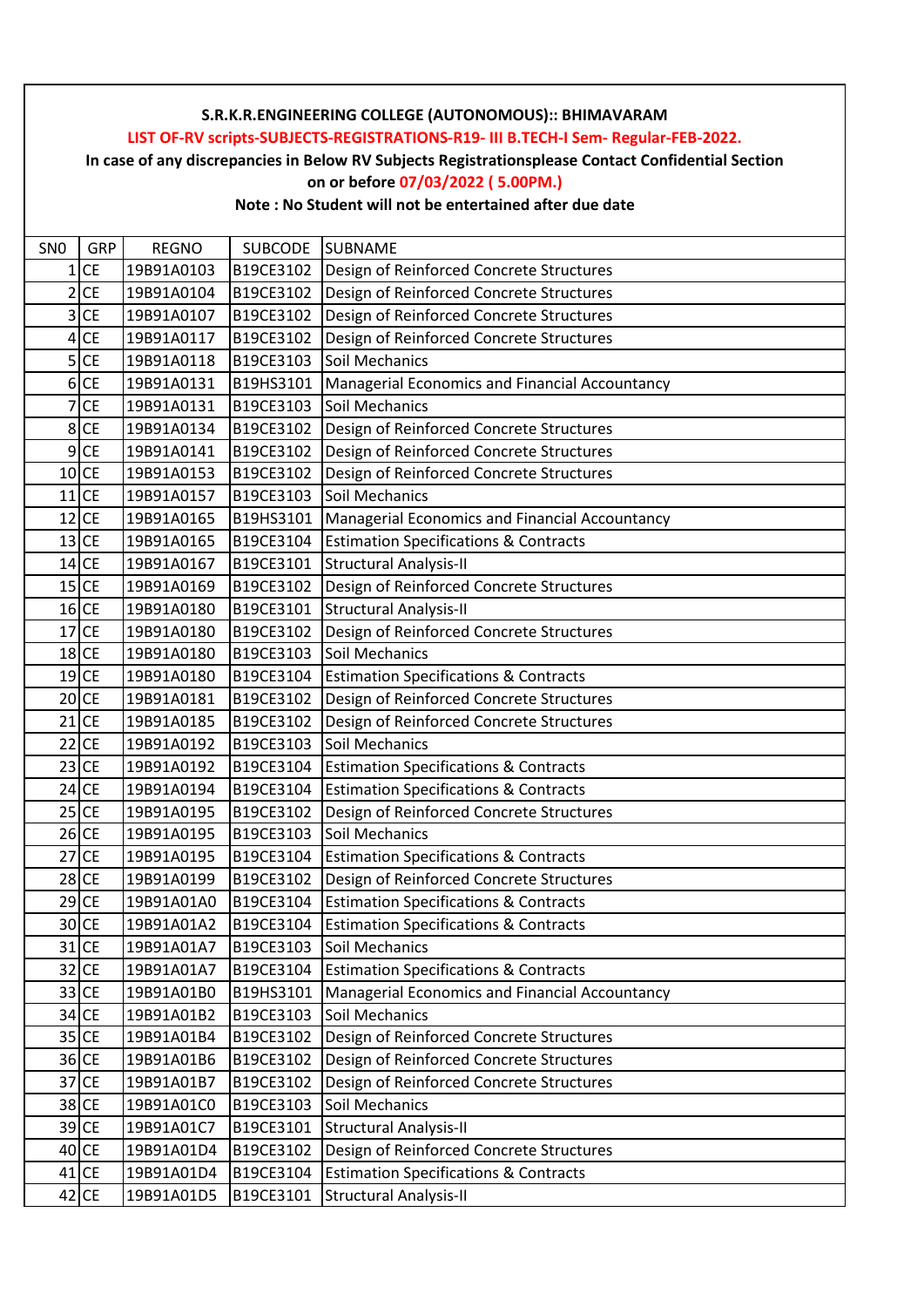**LIST OF-RV scripts-SUBJECTS-REGISTRATIONS-R19- III B.TECH-I Sem- Regular-FEB-2022.**

**In case of any discrepancies in Below RV Subjects Registrationsplease Contact Confidential Section**

#### **on or before 07/03/2022 ( 5.00PM.)**

| SN <sub>0</sub> | GRP       | <b>REGNO</b> | SUBCODE   | <b>SUBNAME</b>                                           |
|-----------------|-----------|--------------|-----------|----------------------------------------------------------|
|                 | 43 CE     | 19B91A01D5   | B19CE3103 | Soil Mechanics                                           |
| 44              | <b>CE</b> | 19B91A01E3   | B19HS3101 | Managerial Economics and Financial Accountancy           |
|                 | 45 CE     | 19B91A01E5   | B19HS3101 | Managerial Economics and Financial Accountancy           |
|                 | 46 CE     | 19B91A01E5   | B19CE3101 | <b>Structural Analysis-II</b>                            |
|                 | 47 CE     | 19B91A01E5   | B19CE3105 | Repair, Rehabilitation and Retrofitting of Structures    |
|                 | 48 CE     | 19B91A01E6   | B19CE3105 | Repair, Rehabilitation and Retrofitting of Structures    |
|                 | 49 CE     | 19B91A01F0   | B19HS3101 | Managerial Economics and Financial Accountancy           |
|                 | $50$ CE   | 19B91A01F0   | B19CE3105 | Repair, Rehabilitation and Retrofitting of Structures    |
|                 | $51$ CE   | 19B91A01F1   | B19HS3101 | Managerial Economics and Financial Accountancy           |
|                 | $52$ CE   | 19B91A01F1   | B19CE3101 | Structural Analysis-II                                   |
|                 | 53 CE     | 19B91A01F7   | B19HS3101 | Managerial Economics and Financial Accountancy           |
|                 | 54 EEE    | 19B91A0203   | B19EE3102 | <b>Control Systems</b>                                   |
|                 | 55 EEE    | 19B91A0207   | B19EE3102 | <b>Control Systems</b>                                   |
|                 | 56 EEE    | 19B91A0207   | B19EE3106 | Analog Electronics                                       |
|                 | 57 EEE    | 19B91A0230   | B19EE3102 | <b>Control Systems</b>                                   |
|                 | 58 EEE    | 19B91A0230   | B19EE3106 | <b>Analog Electronics</b>                                |
|                 | 59 EEE    | 19B91A0232   | B19EE3101 | <b>Electrical Machines-II</b>                            |
|                 | 60 EEE    | 19B91A0232   | B19EE3103 | <b>Power Electronics</b>                                 |
|                 | 61 EEE    | 19B91A0235   | B19EE3101 | <b>Electrical Machines-II</b>                            |
|                 | $62$ EEE  | 19B91A0235   | B19EE3102 | <b>Control Systems</b>                                   |
|                 | 63 EEE    | 19B91A0237   | B19EE3103 | <b>Power Electronics</b>                                 |
|                 | $64$ EEE  | 19B91A0241   | B19EE3101 | <b>Electrical Machines-II</b>                            |
|                 | $65$ EEE  | 19B91A0242   | B19EE3102 | <b>Control Systems</b>                                   |
|                 | 66 EEE    | 19B91A0242   | B19EE3105 | Micro Processors and Micro Controllers                   |
|                 | 67 EEE    | 19B91A0244   | B19EE3102 | <b>Control Systems</b>                                   |
|                 | 68 EEE    | 19B91A0244   | B19EE3106 | <b>Analog Electronics</b>                                |
|                 | $69$ EEE  | 19B91A0247   | B19EE3101 | <b>Electrical Machines-II</b>                            |
|                 | 70 EEE    | 19B91A0247   | B19EE3102 | <b>Control Systems</b>                                   |
|                 | 71 EEE    | 19B91A0272   | B19EE3101 | <b>Electrical Machines-II</b>                            |
|                 | 72 EEE    | 19B91A0283   | B19EE3103 | <b>Power Electronics</b>                                 |
|                 | 73 EEE    | 19B91A0287   | B19EE3102 | <b>Control Systems</b>                                   |
|                 | 74 EEE    | 19B91A0287   | B19EE3106 | <b>Analog Electronics</b>                                |
|                 | 75 EEE    | 19B91A0289   | B19EE3106 | <b>Analog Electronics</b>                                |
|                 | 76 EEE    | 19B91A0293   | B19EE3102 | <b>Control Systems</b>                                   |
|                 | 77 EEE    | 19B91A0294   | B19EE3101 | <b>Electrical Machines-II</b>                            |
|                 | 78 EEE    | 19B91A02A1   | B19EE3103 | <b>Power Electronics</b>                                 |
|                 | 79 EEE    | 19B91A02A3   | B19EE3102 | <b>Control Systems</b>                                   |
|                 | 80 EEE    | 19B91A02A3   | B19EE3105 | Micro Processors and Micro Controllers                   |
|                 | 81 EEE    | 19B91A02A4   | B19EE3101 | <b>Electrical Machines-II</b>                            |
|                 | 82 EEE    | 19B91A02B6   | B19EE3102 | <b>Control Systems</b>                                   |
|                 | 83 EEE    | 19B91A02B6   | B19EE3103 | <b>Power Electronics</b>                                 |
|                 | 84 EEE    | 19B91A02B6   | B19EE3104 | Electrical Power Generation, Transmission & Distribution |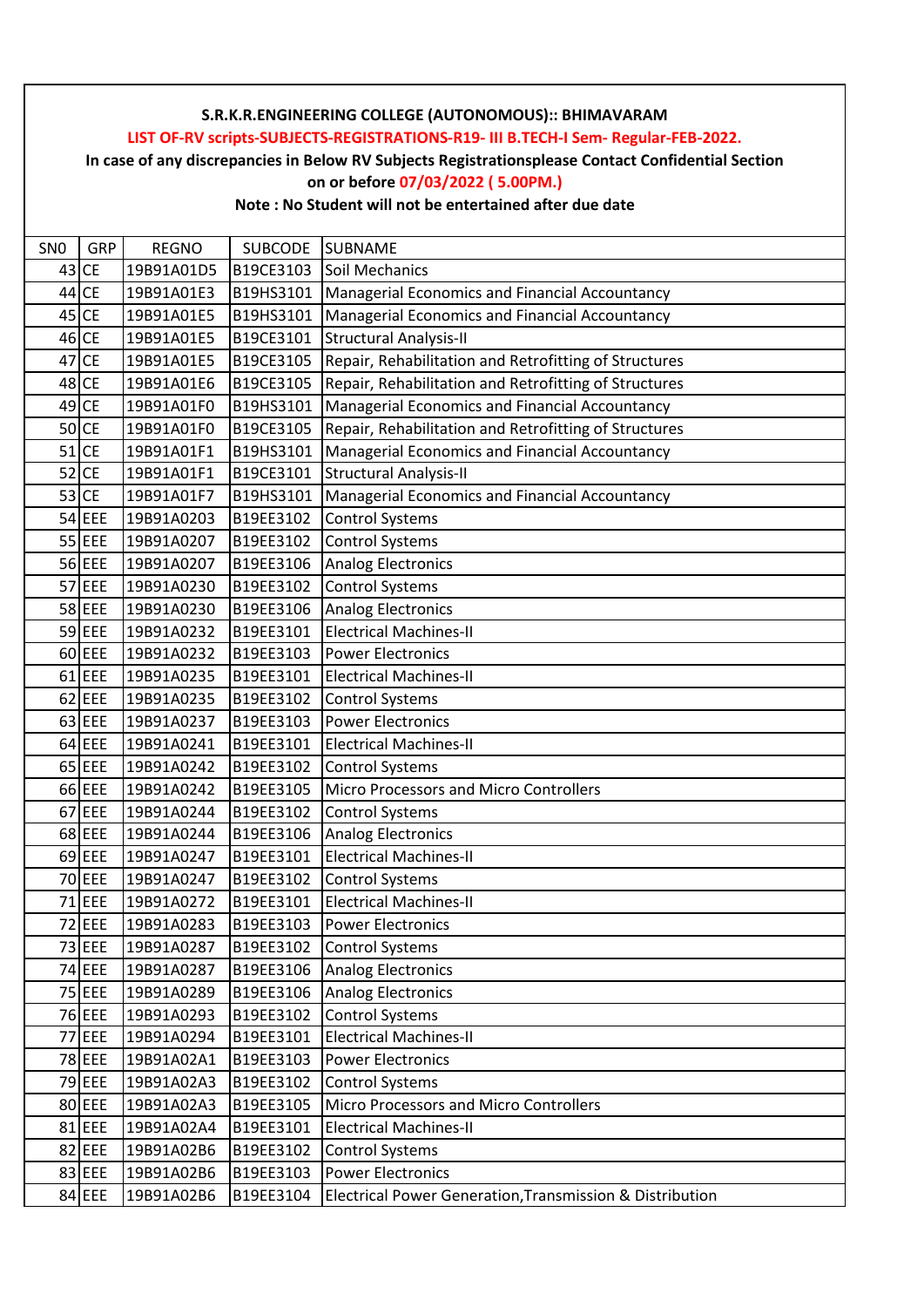**LIST OF-RV scripts-SUBJECTS-REGISTRATIONS-R19- III B.TECH-I Sem- Regular-FEB-2022.**

**In case of any discrepancies in Below RV Subjects Registrationsplease Contact Confidential Section**

### **on or before 07/03/2022 ( 5.00PM.)**

| SN <sub>0</sub> | GRP       | <b>REGNO</b> | SUBCODE SUBNAME |                                                          |
|-----------------|-----------|--------------|-----------------|----------------------------------------------------------|
|                 | 85 EEE    | 19B91A02B6   | B19EE3105       | Micro Processors and Micro Controllers                   |
|                 | 86 EEE    | 19B91A02C2   | B19EE3101       | <b>Electrical Machines-II</b>                            |
|                 | 87 EEE    | 19B91A02C3   | B19EE3102       | <b>Control Systems</b>                                   |
|                 | 88 EEE    | 19B91A02C6   | B19EE3102       | Control Systems                                          |
|                 | 89 EEE    | 19B91A02C9   | B19EE3101       | <b>Electrical Machines-II</b>                            |
|                 | 90 EEE    | 19B91A02C9   | B19EE3102       | <b>Control Systems</b>                                   |
|                 | $91$ EEE  | 19B91A02D1   | B19EE3102       | <b>Control Systems</b>                                   |
|                 | $92$ EEE  | 19B91A02D2   | B19EE3101       | <b>Electrical Machines-II</b>                            |
|                 | 93 EEE    | 19B91A02D2   | B19EE3102       | <b>Control Systems</b>                                   |
|                 | $94$ EEE  | 19B91A02D2   | B19EE3104       | Electrical Power Generation, Transmission & Distribution |
|                 | $95$ EEE  | 19B91A02D2   | B19EE3105       | <b>Micro Processors and Micro Controllers</b>            |
|                 | 96 EEE    | 19B91A02D7   | B19EE3102       | <b>Control Systems</b>                                   |
|                 | 97 EEE    | 19B91A02D8   | B19EE3101       | <b>Electrical Machines-II</b>                            |
|                 | 98 EEE    | 19B91A02D8   | B19EE3103       | <b>Power Electronics</b>                                 |
|                 | 99 EEE    | 19B91A02D8   | B19EE3104       | Electrical Power Generation, Transmission & Distribution |
|                 | 100 EEE   | 19B91A02G4   | B19EE3101       | <b>Electrical Machines-II</b>                            |
|                 | $101$ EEE | 19B91A02G4   | B19EE3103       | <b>Power Electronics</b>                                 |
|                 | 102 EEE   | 19B91A02G4   | B19EE3104       | Electrical Power Generation, Transmission & Distribution |
|                 | 103 EEE   | 19B91A02G5   | B19EE3101       | <b>Electrical Machines-II</b>                            |
|                 | $104$ EEE | 19B91A02G7   | B19EE3106       | <b>Analog Electronics</b>                                |
|                 | 105 EEE   | 19B91A02I0   | B19EE3101       | <b>Electrical Machines-II</b>                            |
|                 | 106 EEE   | 19B91A02I0   | B19EE3102       | <b>Control Systems</b>                                   |
|                 | $107$ EEE | 19B91A02I1   | B19EE3101       | <b>Electrical Machines-II</b>                            |
|                 | 108 EEE   | 19B91A02I4   | B19EE3101       | <b>Electrical Machines-II</b>                            |
|                 | 109 EEE   | 19B91A02I4   | B19EE3106       | <b>Analog Electronics</b>                                |
|                 | 110 EEE   | 19B91A02I6   | B19EE3101       | <b>Electrical Machines-II</b>                            |
|                 | $111$ EEE | 19B91A02I8   | B19EE3101       | <b>Electrical Machines-II</b>                            |
|                 | $112$ EEE | 19B91A02I8   | B19EE3103       | <b>Power Electronics</b>                                 |
|                 | $113$ EEE | 19B91A02I8   | B19EE3106       | <b>Analog Electronics</b>                                |
|                 | 114 EEE   | 19B91A02J2   | B19EE3101       | <b>Electrical Machines-II</b>                            |
|                 | $115$ EEE | 19B91A02J4   | B19EE3102       | <b>Control Systems</b>                                   |
|                 | 116 EEE   | 19B91A02J6   | B19EE3101       | <b>Electrical Machines-II</b>                            |
|                 | 117 EEE   | 19B91A02K0   | B19EE3101       | <b>Electrical Machines-II</b>                            |
|                 | 118 EEE   | 19B91A02K6   | B19EE3101       | <b>Electrical Machines-II</b>                            |
|                 | $119$ EEE | 19B91A02K7   | B19EE3101       | <b>Electrical Machines-II</b>                            |
|                 | 120 EEE   | 19B91A02K7   | B19EE3102       | <b>Control Systems</b>                                   |
|                 | 121 EEE   | 19B91A02K8   | B19EE3101       | <b>Electrical Machines-II</b>                            |
|                 | $122$ EEE | 19B91A02K8   | B19EE3102       | <b>Control Systems</b>                                   |
|                 | 123 EEE   | 19B91A02L1   | B19EE3101       | <b>Electrical Machines-II</b>                            |
|                 | 124 EEE   | 19B91A02L2   | B19EE3101       | <b>Electrical Machines-II</b>                            |
|                 | $125$ EEE | 19B91A02L3   | B19EE3101       | <b>Electrical Machines-II</b>                            |
|                 | 126 EEE   | 19B91A02L4   | B19EE3101       | <b>Electrical Machines-II</b>                            |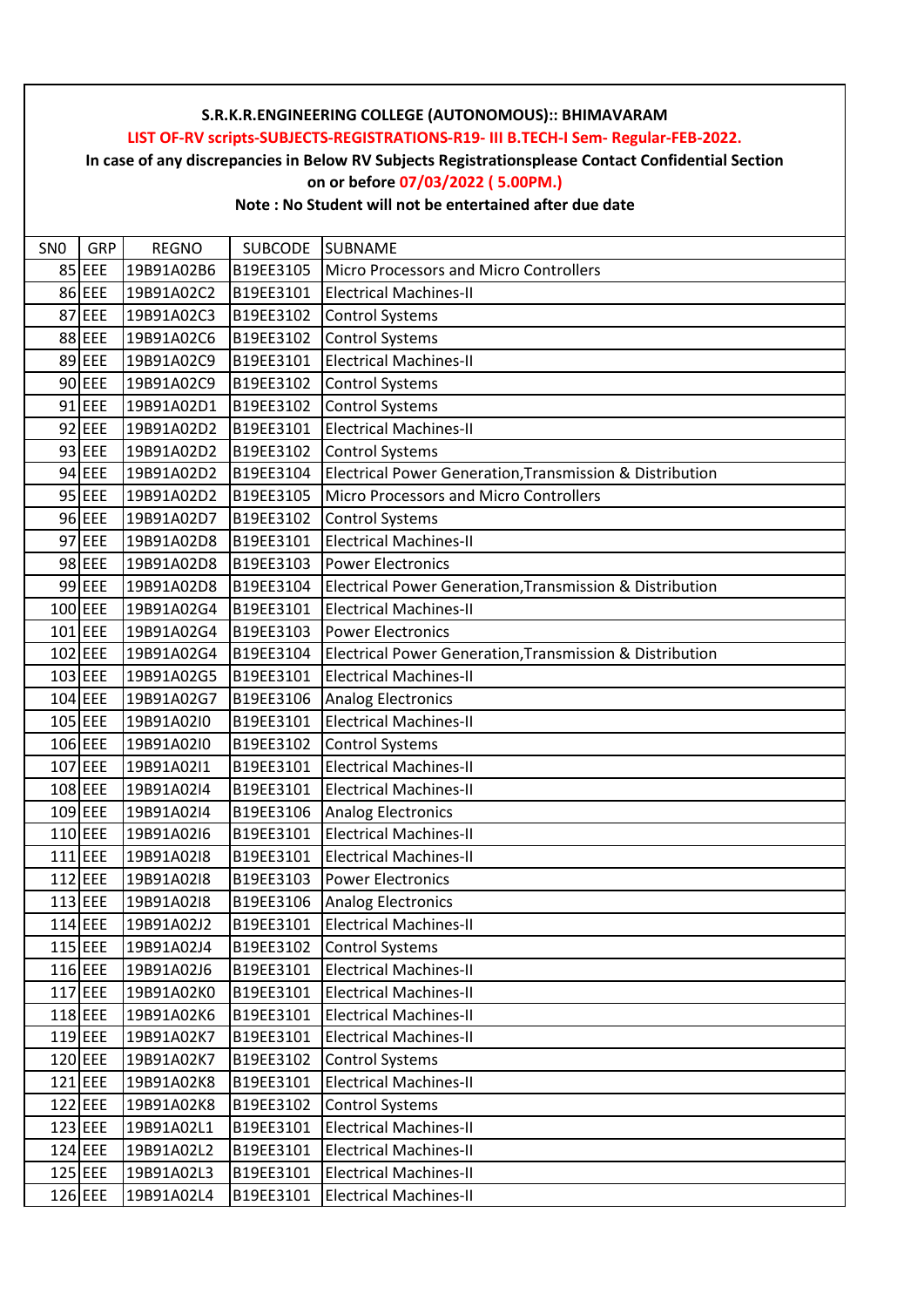**LIST OF-RV scripts-SUBJECTS-REGISTRATIONS-R19- III B.TECH-I Sem- Regular-FEB-2022.**

**In case of any discrepancies in Below RV Subjects Registrationsplease Contact Confidential Section**

## **on or before 07/03/2022 ( 5.00PM.)**

| SN <sub>0</sub> | <b>GRP</b> | <b>REGNO</b>        | SUBCODE SUBNAME |                                                 |
|-----------------|------------|---------------------|-----------------|-------------------------------------------------|
|                 | $127$ EEE  | 19B91A02L4          | B19EE3102       | <b>Control Systems</b>                          |
|                 | $128$ EEE  | 19B91A02L4          | B19EE3103       | <b>Power Electronics</b>                        |
|                 | $129$ EEE  | 19B91A02L6          | B19EE3101       | <b>Electrical Machines-II</b>                   |
|                 | 130 EEE    | 19B91A02L6          | B19EE3102       | <b>Control Systems</b>                          |
|                 | $131$ EEE  | 19B91A02L9          | B19EE3101       | <b>Electrical Machines-II</b>                   |
|                 | $132$ EEE  | 19B91A02L9          | B19EE3103       | <b>Power Electronics</b>                        |
|                 | $133$ EEE  | 19B91A02M1          | B19EE3101       | <b>Electrical Machines-II</b>                   |
|                 |            | 134 MECH 19B91A0302 |                 | B19ME3105   Mechanical Measurements & Metrology |
|                 |            | 135 MECH 19B91A0317 |                 | B19ME3105 Mechanical Measurements & Metrology   |
|                 |            | 136 MECH 19B91A0326 |                 | B19ME3104 Fluid Machines & Systems              |
|                 |            | 137 MECH 19B91A0326 |                 | B19ME3105 Mechanical Measurements & Metrology   |
|                 |            | 138 MECH 19B91A0336 |                 | B19ME3104 Fluid Machines & Systems              |
|                 |            | 139 MECH 19B91A0336 |                 | B19ME3105 Mechanical Measurements & Metrology   |
|                 |            | 140 MECH 19B91A0338 |                 | B19ME3102 Kinematics of Machines                |
|                 |            | 141 MECH 19B91A0341 |                 | B19ME3105 Mechanical Measurements & Metrology   |
|                 |            | 142 MECH 19B91A0342 |                 | B19ME3105   Mechanical Measurements & Metrology |
|                 |            | 143 MECH 19B91A0344 |                 | B19ME3101 IC Engines & Gas Turbines             |
|                 |            | 144 MECH 19B91A0345 |                 | B19ME3103 Design of Machine Elements            |
|                 |            | 145 MECH 19B91A0356 |                 | B19ME3101 IC Engines & Gas Turbines             |
|                 |            | 146 MECH 19B91A0361 |                 | B19ME3103 Design of Machine Elements            |
|                 |            | 147 MECH 19B91A0385 |                 | B19ME3101 IC Engines & Gas Turbines             |
|                 |            | 148 MECH 19B91A0398 |                 | B19ME3103 Design of Machine Elements            |
|                 |            | 149 MECH 19B91A03A1 |                 | B19HS3102 Operations Research                   |
|                 |            | 150 MECH 19B91A03A1 |                 | B19ME3103 Design of Machine Elements            |
|                 |            | 151 MECH 19B91A03A3 |                 | B19ME3103 Design of Machine Elements            |
|                 |            | 152 MECH 19B91A03A7 |                 | B19ME3103 Design of Machine Elements            |
|                 |            | 153 MECH 19B91A03B0 |                 | B19ME3101 IC Engines & Gas Turbines             |
|                 |            | 154 MECH 19B91A03B0 |                 | B19ME3105 Mechanical Measurements & Metrology   |
|                 |            | 155 MECH 19B91A03B2 |                 | B19ME3101 IC Engines & Gas Turbines             |
|                 |            | 156 MECH 19B91A03B2 |                 | B19ME3103 Design of Machine Elements            |
|                 |            | 157 MECH 19B91A03C0 |                 | B19ME3103 Design of Machine Elements            |
|                 |            | 158 MECH 19B91A03C5 |                 | B19ME3102 Kinematics of Machines                |
|                 |            | 159 MECH 19B91A03C5 |                 | B19ME3103 Design of Machine Elements            |
|                 |            | 160 MECH 19B91A03C6 |                 | B19ME3103 Design of Machine Elements            |
|                 |            | 161 MECH 19B91A03D0 |                 | B19ME3104 Fluid Machines & Systems              |
|                 |            | 162 MECH 19B91A03D2 |                 | B19ME3103 Design of Machine Elements            |
|                 |            | 163 MECH 19B91A03D2 |                 | B19ME3104 Fluid Machines & Systems              |
|                 |            | 164 MECH 19B91A03D7 |                 | B19ME3104 Fluid Machines & Systems              |
|                 |            | 165 MECH 19B91A03D7 |                 | B19ME3105 Mechanical Measurements & Metrology   |
|                 |            | 166 MECH 19B91A03D8 |                 | B19ME3103 Design of Machine Elements            |
|                 |            | 167 MECH 19B91A03F6 |                 | B19ME3103 Design of Machine Elements            |
|                 |            | 168 MECH 19B91A03G8 |                 | B19ME3105 Mechanical Measurements & Metrology   |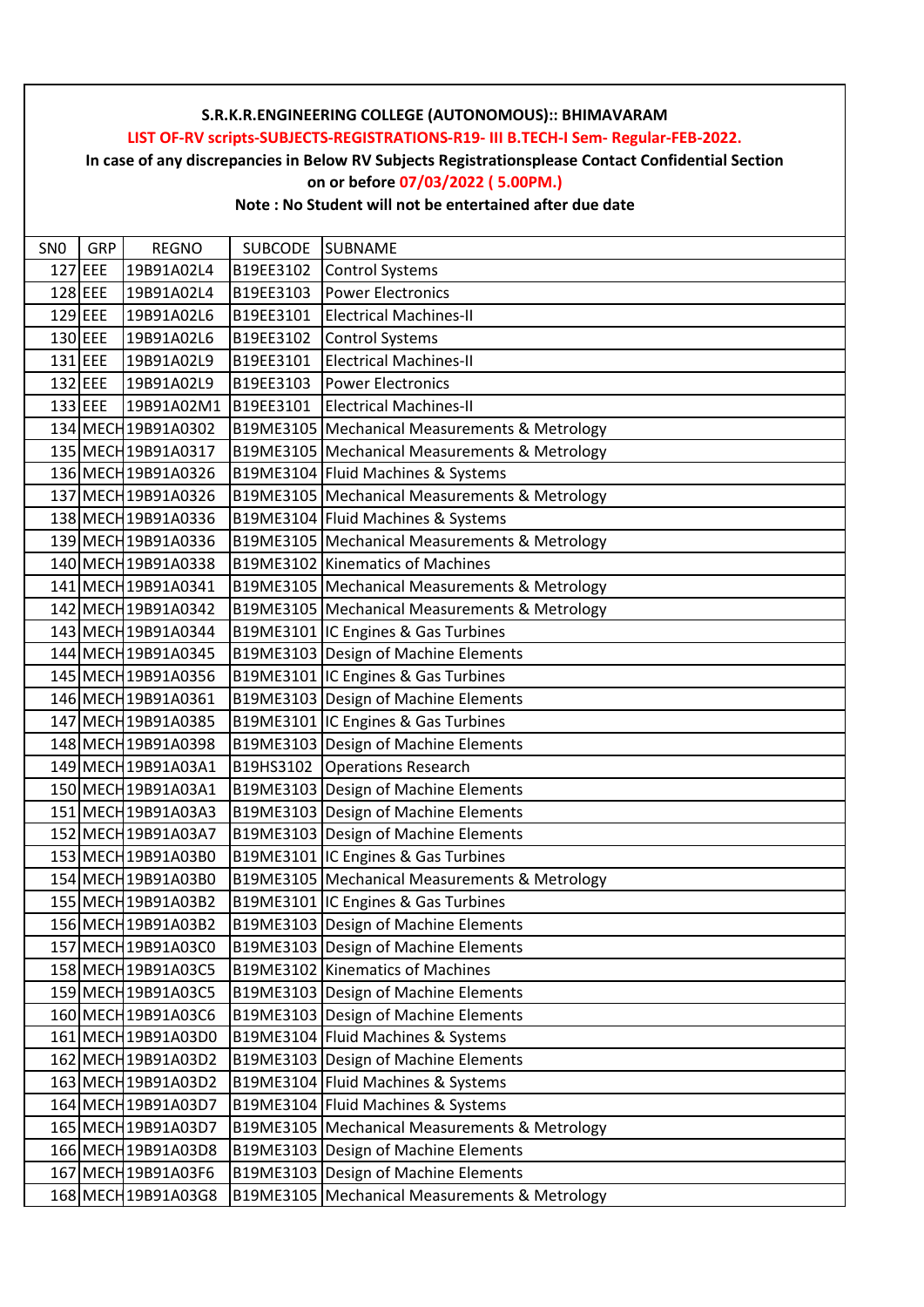# SNO GRP REGNO SUBCODE SUBNAME **S.R.K.R.ENGINEERING COLLEGE (AUTONOMOUS):: BHIMAVARAM LIST OF-RV scripts-SUBJECTS-REGISTRATIONS-R19- III B.TECH-I Sem- Regular-FEB-2022. In case of any discrepancies in Below RV Subjects Registrationsplease Contact Confidential Section on or before 07/03/2022 ( 5.00PM.) Note : No Student will not be entertained after due date** 169 MECH19B91A03G9 B19ME3101 IC Engines & Gas Turbines 170 MECH 19B91A03H0 | B19ME3101 IC Engines & Gas Turbines 171 MECH 19B91A03H0 B19ME3103 Design of Machine Elements 172 MECH19B91A03H0 B19ME3105 Mechanical Measurements & Metrology 173 MECH19B91A03H2 B19ME3101 IC Engines & Gas Turbines 174 MECH19B91A03H4 B19ME3103 Design of Machine Elements 175 MECH 19B91A03H5 B19ME3102 Kinematics of Machines 176 MECH 19B91A03I5 | B19ME3103 Design of Machine Elements 177 MECH 19B91A03J0 | B19ME3101 IC Engines & Gas Turbines 178 MECH 19B91A03J0 | B19ME3103 Design of Machine Elements 179 MECH19B91A03J0 B19ME3104 Fluid Machines & Systems 180 MECH 19B91A03J6 | B19ME3104 Fluid Machines & Systems 181 MECH 19B91A03K1 | B19ME3103 Design of Machine Elements 182 MECH 19B91A03K9 B19ME3103 Design of Machine Elements 183 MECH 19B91A03L0 | B19ME3103 Design of Machine Elements 184 MECH19B91A03L1 B19ME3103 Design of Machine Elements 185 MECH19B91A03L1 B19ME3105 Mechanical Measurements & Metrology 186 MECH19B91A03L3 B19ME3105 Mechanical Measurements & Metrology 187 MECH 19B91A03L8 | B19ME3101 IC Engines & Gas Turbines 188 MECH 19B91A03L8 B19ME3103 Design of Machine Elements 189 MECH 19B91A03M4 B19ME3103 Design of Machine Elements 190 MECH19B91A03M7 B19ME3104 Fluid Machines & Systems 191 MECH19B91A03N4 B19ME3103 Design of Machine Elements 192 MECH19B91A03P7 B19ME3105 Mechanical Measurements & Metrology 193 MECH19B91A03R8 B19ME3103 Design of Machine Elements 194 ECE 19B91A0401 B19EC3101 Linear ICs & Pulse Circuits 195 ECE 19B91A0401 B19EC3103 Antennas & Propagation 196 ECE 19B91A0404 B19EC3103 Antennas & Propagation 197 ECE 19B91A0404 B19EC3106 Data Communications & Computer Networks 198 ECE 19B91A0405 B19EC3103 Antennas & Propagation 199 ECE 19B91A0407 B19EC3103 Antennas & Propagation 200 ECE 19B91A0456 B19EC3103 Antennas & Propagation 201 ECE 19B91A0461 B19EC3102 Digital Communication 202 ECE 19B91A0461 B19EC3103 Antennas & Propagation 203 ECE 19B91A0462 B19EC3102 Digital Communication 204 ECE 19B91A0463 B19EC3106 Data Communications & Computer Networks 205 ECE 19B91A0472 B19EC3103 Antennas & Propagation 206 ECE 19B91A0472 B19EC3106 Data Communications & Computer Networks 207 ECE 19B91A0475 B19EC3106 Data Communications & Computer Networks 208 ECE 19B91A0481 B19EC3102 Digital Communication 209 ECE 19B91A0481 B19EC3103 Antennas & Propagation 210 ECE 19B91A0481 B19EC3105 Electronic Measurements & Instrumentation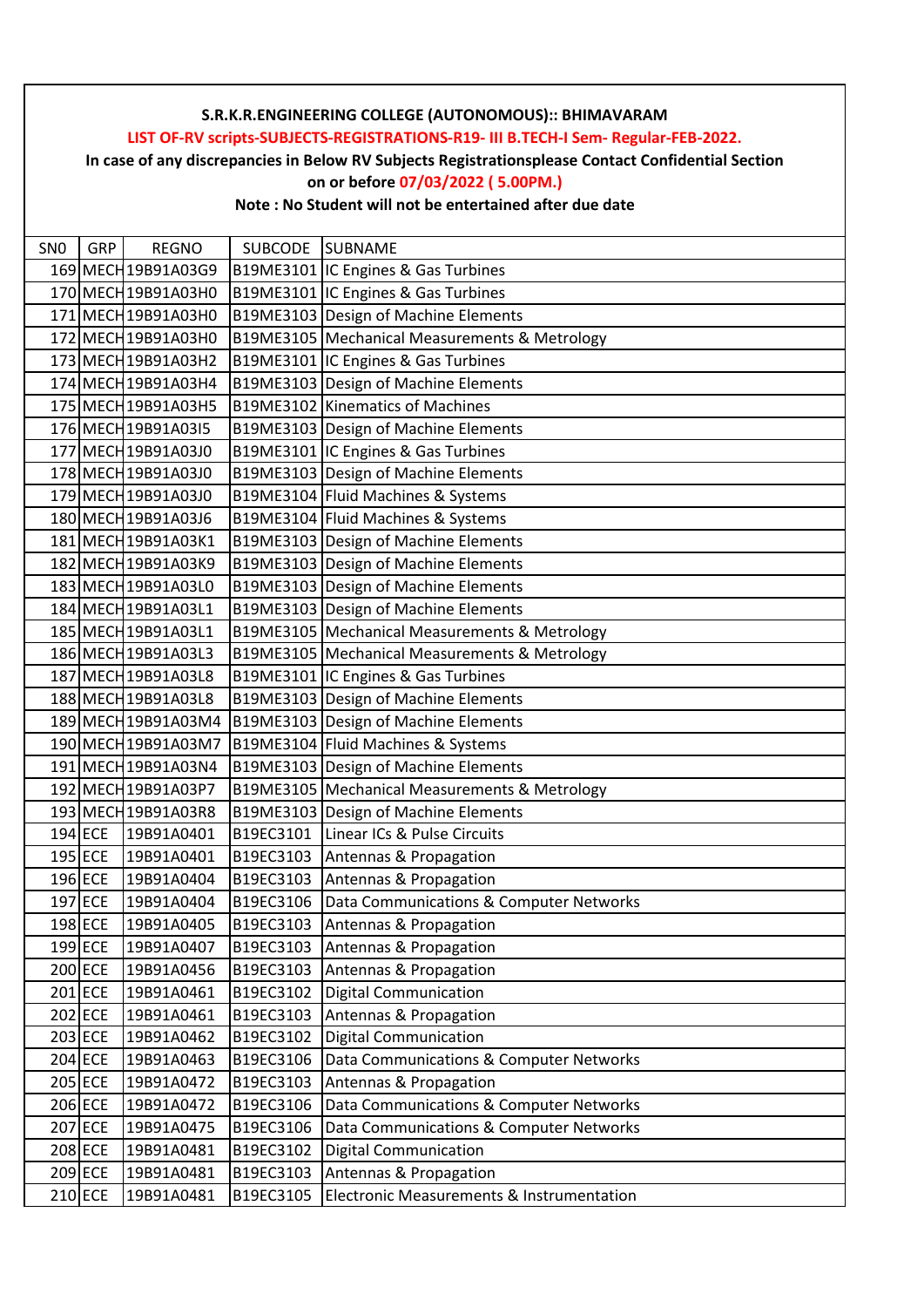**LIST OF-RV scripts-SUBJECTS-REGISTRATIONS-R19- III B.TECH-I Sem- Regular-FEB-2022.**

**In case of any discrepancies in Below RV Subjects Registrationsplease Contact Confidential Section**

### **on or before 07/03/2022 ( 5.00PM.)**

| SN <sub>0</sub> | GRP            | <b>REGNO</b> | <b>SUBCODE</b> | <b>SUBNAME</b>                          |
|-----------------|----------------|--------------|----------------|-----------------------------------------|
|                 | 211 ECE        | 19B91A0481   | B19EC3106      | Data Communications & Computer Networks |
|                 | 212 ECE        | 19B91A0483   | B19EC3102      | <b>Digital Communication</b>            |
|                 | $213$ ECE      | 19B91A0483   | B19EC3103      | Antennas & Propagation                  |
|                 | 214 ECE        | 19B91A0486   | B19EC3101      | Linear ICs & Pulse Circuits             |
|                 | 215 ECE        | 19B91A0487   | B19EC3102      | <b>Digital Communication</b>            |
|                 | 216 ECE        | 19B91A0498   | B19EC3102      | <b>Digital Communication</b>            |
|                 | 217 ECE        | 19B91A0499   | B19EC3103      | Antennas & Propagation                  |
|                 | 218 ECE        | 19B91A04A3   | B19EC3102      | <b>Digital Communication</b>            |
|                 | $219$ ECE      | 19B91A04B4   | B19EC3103      | Antennas & Propagation                  |
|                 | 220 ECE        | 19B91A04B5   | B19EC3102      | <b>Digital Communication</b>            |
|                 | 221 ECE        | 19B91A04B6   | B19EC3103      | Antennas & Propagation                  |
|                 | 222 ECE        | 19B91A04B7   | B19EC3103      | Antennas & Propagation                  |
|                 | 223 ECE        | 19B91A04D2   | B19EC3106      | Data Communications & Computer Networks |
|                 | 224 ECE        | 19B91A04D3   | B19EC3102      | <b>Digital Communication</b>            |
|                 | 225 ECE        | 19B91A04F1   | B19EC3102      | <b>Digital Communication</b>            |
|                 | 226 ECE        | 19B91A04F2   | B19EC3102      | <b>Digital Communication</b>            |
|                 | 227 ECE        | 19B91A04F2   | B19EC3103      | Antennas & Propagation                  |
|                 | <b>228 ECE</b> | 19B91A04G1   | B19EC3103      | Antennas & Propagation                  |
|                 | 229 ECE        | 19B91A04I2   | B19EC3106      | Data Communications & Computer Networks |
|                 | 230 ECE        | 19B91A04J1   | B19EC3102      | <b>Digital Communication</b>            |
|                 | 231 ECE        | 19B91A04J2   | B19EC3102      | <b>Digital Communication</b>            |
|                 | 232 ECE        | 19B91A04J2   | B19EC3103      | Antennas & Propagation                  |
|                 | 233 ECE        | 19B91A04K2   | B19EC3101      | Linear ICs & Pulse Circuits             |
|                 | 234 ECE        | 19B91A04K2   | B19EC3103      | Antennas & Propagation                  |
|                 | 235 ECE        | 19B91A04L7   | B19EC3103      | Antennas & Propagation                  |
|                 | 236 ECE        | 19B91A04L9   | B19EC3103      | Antennas & Propagation                  |
|                 | 237 ECE        | 19B91A04M0   | B19EC3102      | <b>Digital Communication</b>            |
|                 | 238 ECE        | 19B91A04M9   | B19EC3102      | <b>Digital Communication</b>            |
|                 | 239 ECE        | 19B91A04P7   | B19EC3103      | Antennas & Propagation                  |
|                 | 240 CSE        | 19B91A0502   | B19CS3102      | <b>Computer Networks</b>                |
|                 | 241 CSE        | 19B91A0502   | B19CS3103      | Formal Languages and Automata Theory    |
|                 | 242 CSE        | 19B91A0502   | B19CS3104      | Web Technologies                        |
|                 | 243 CSE        | 19B91A0502   | B19CS3105      | <b>Computer Graphics</b>                |
|                 | 244 CSE        | 19B91A0503   | B19CS3102      | <b>Computer Networks</b>                |
|                 | 245 CSE        | 19B91A0503   | B19CS3104      | Web Technologies                        |
|                 | 246 CSE        | 19B91A0505   | B19CS3104      | Web Technologies                        |
|                 | 247 CSE        | 19B91A0506   | B19CS3103      | Formal Languages and Automata Theory    |
|                 | 248 CSE        | 19B91A0506   | B19CS3104      | Web Technologies                        |
|                 | 249 CSE        | 19B91A0511   | B19CS3102      | <b>Computer Networks</b>                |
|                 | 250 CSE        | 19B91A0511   | B19CS3103      | Formal Languages and Automata Theory    |
|                 | $251$ CSE      | 19B91A0511   | B19CS3104      | Web Technologies                        |
|                 | 252 CSE        | 19B91A0514   | B19CS3102      | <b>Computer Networks</b>                |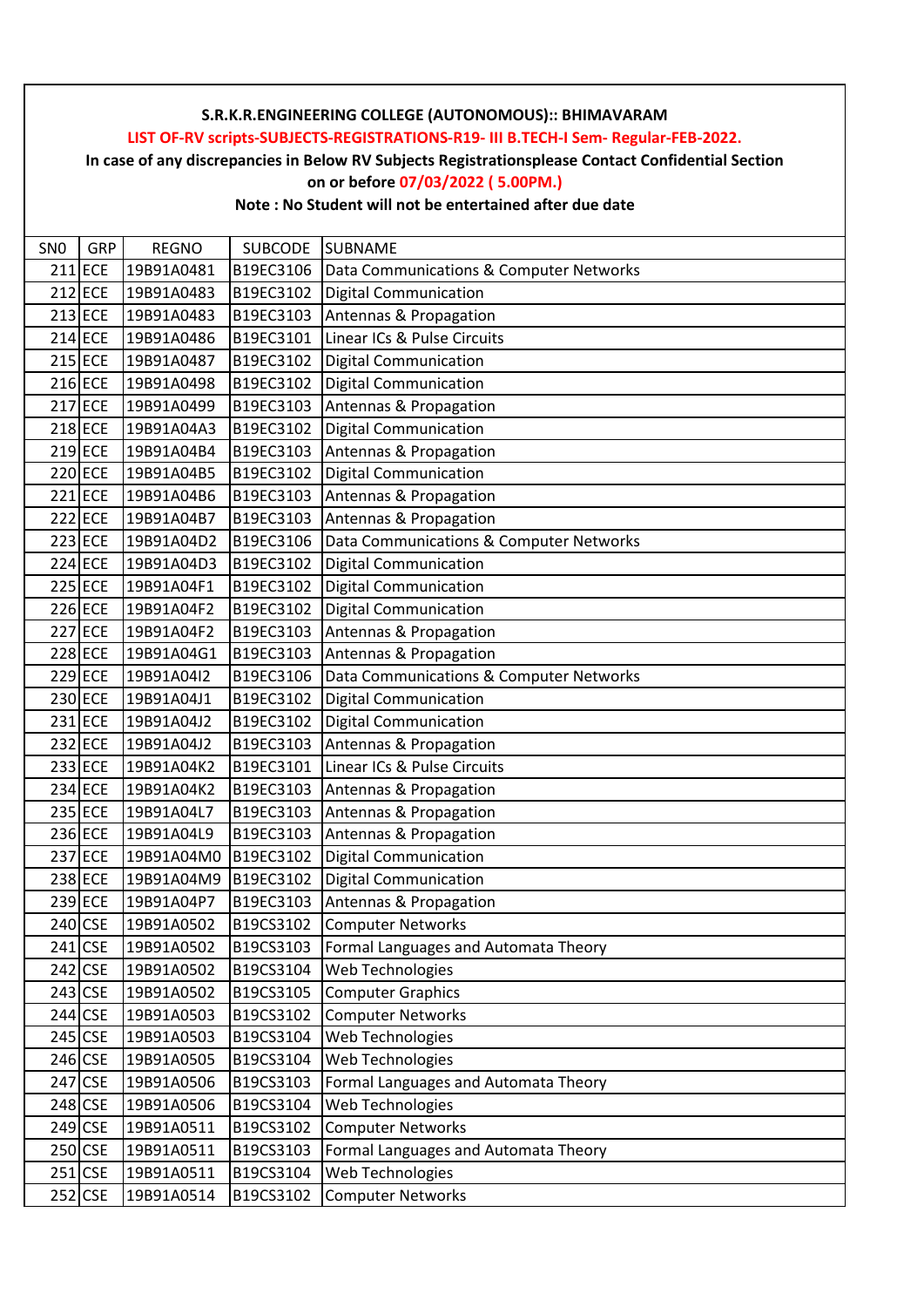**LIST OF-RV scripts-SUBJECTS-REGISTRATIONS-R19- III B.TECH-I Sem- Regular-FEB-2022.**

**In case of any discrepancies in Below RV Subjects Registrationsplease Contact Confidential Section**

**on or before 07/03/2022 ( 5.00PM.)**

| SN <sub>0</sub> | <b>GRP</b> | <b>REGNO</b> | SUBCODE   | <b>SUBNAME</b>                       |
|-----------------|------------|--------------|-----------|--------------------------------------|
|                 | $253$ CSE  | 19B91A0517   | B19CS3101 | Data Warehousing and Data Mining     |
|                 | $254$ CSE  | 19B91A0521   | B19CS3102 | <b>Computer Networks</b>             |
|                 | 255 CSE    | 19B91A0545   | B19CS3103 | Formal Languages and Automata Theory |
|                 | 256 CSE    | 19B91A0545   | B19CS3104 | Web Technologies                     |
|                 | 257 CSE    | 19B91A0556   | B19CS3104 | Web Technologies                     |
|                 | 258 CSE    | 19B91A0568   | B19CS3103 | Formal Languages and Automata Theory |
|                 | 259 CSE    | 19B91A0570   | B19CS3102 | <b>Computer Networks</b>             |
|                 | 260 CSE    | 19B91A0576   | B19CS3102 | <b>Computer Networks</b>             |
|                 | $261$ CSE  | 19B91A0576   | B19CS3104 | Web Technologies                     |
|                 | $262$ CSE  | 19B91A0585   | B19CS3103 | Formal Languages and Automata Theory |
|                 | 263 CSE    | 19B91A0585   | B19CS3104 | Web Technologies                     |
|                 | $264$ CSE  | 19B91A0586   | B19CS3102 | <b>Computer Networks</b>             |
|                 | 265 CSE    | 19B91A0586   | B19CS3103 | Formal Languages and Automata Theory |
|                 | 266 CSE    | 19B91A0588   | B19CS3102 | <b>Computer Networks</b>             |
|                 | 267 CSE    | 19B91A0598   | B19CS3104 | Web Technologies                     |
|                 | 268 CSE    | 19B91A05A9   | B19CS3102 | <b>Computer Networks</b>             |
|                 | $269$ CSE  | 19B91A05B0   | B19CS3101 | Data Warehousing and Data Mining     |
|                 | 270 CSE    | 19B91A05B0   | B19CS3102 | <b>Computer Networks</b>             |
|                 | 271 CSE    | 19B91A05C7   | B19CS3102 | <b>Computer Networks</b>             |
|                 | 272 CSE    | 19B91A05D0   | B19CS3103 | Formal Languages and Automata Theory |
|                 | 273 CSE    | 19B91A05D0   | B19CS3104 | Web Technologies                     |
|                 | 274 CSE    | 19B91A05D5   | B19CS3101 | Data Warehousing and Data Mining     |
|                 | 275 CSE    | 19B91A05D5   | B19CS3103 | Formal Languages and Automata Theory |
|                 | 276 CSE    | 19B91A05E0   | B19CS3102 | <b>Computer Networks</b>             |
|                 | 277 CSE    | 19B91A05E0   | B19CS3103 | Formal Languages and Automata Theory |
|                 | 278 CSE    | 19B91A05E2   | B19CS3103 | Formal Languages and Automata Theory |
|                 | 279 CSE    | 19B91A05E4   | B19CS3102 | <b>Computer Networks</b>             |
|                 | 280 CSE    | 19B91A05E4   | B19CS3103 | Formal Languages and Automata Theory |
|                 | 281 CSE    | 19B91A05E4   | B19CS3104 | Web Technologies                     |
|                 | 282 CSE    | 19B91A05E4   | B19CS3105 | <b>Computer Graphics</b>             |
|                 | 283 CSE    | 19B91A05F7   | B19CS3102 | <b>Computer Networks</b>             |
|                 | 284 CSE    | 19B91A05G1   | B19CS3102 | <b>Computer Networks</b>             |
|                 | 285 CSE    | 19B91A05G1   | B19CS3104 | Web Technologies                     |
|                 | 286 CSE    | 19B91A05G5   | B19CS3102 | <b>Computer Networks</b>             |
|                 | 287 CSE    | 19B91A05G5   | B19CS3103 | Formal Languages and Automata Theory |
|                 | 288 CSE    | 19B91A05G5   | B19CS3104 | Web Technologies                     |
|                 | 289 CSE    | 19B91A05H3   | B19CS3103 | Formal Languages and Automata Theory |
|                 | 290 CSE    | 19B91A05H3   | B19CS3104 | Web Technologies                     |
|                 | 291 CSE    | 19B91A05J6   | B19CS3102 | <b>Computer Networks</b>             |
|                 | 292 CSE    | 19B91A05J6   | B19CS3104 | Web Technologies                     |
|                 | 293 CSE    | 19B91A05J8   | B19CS3102 | <b>Computer Networks</b>             |
|                 | 294 CSE    | 19B91A05J8   | B19CS3104 | Web Technologies                     |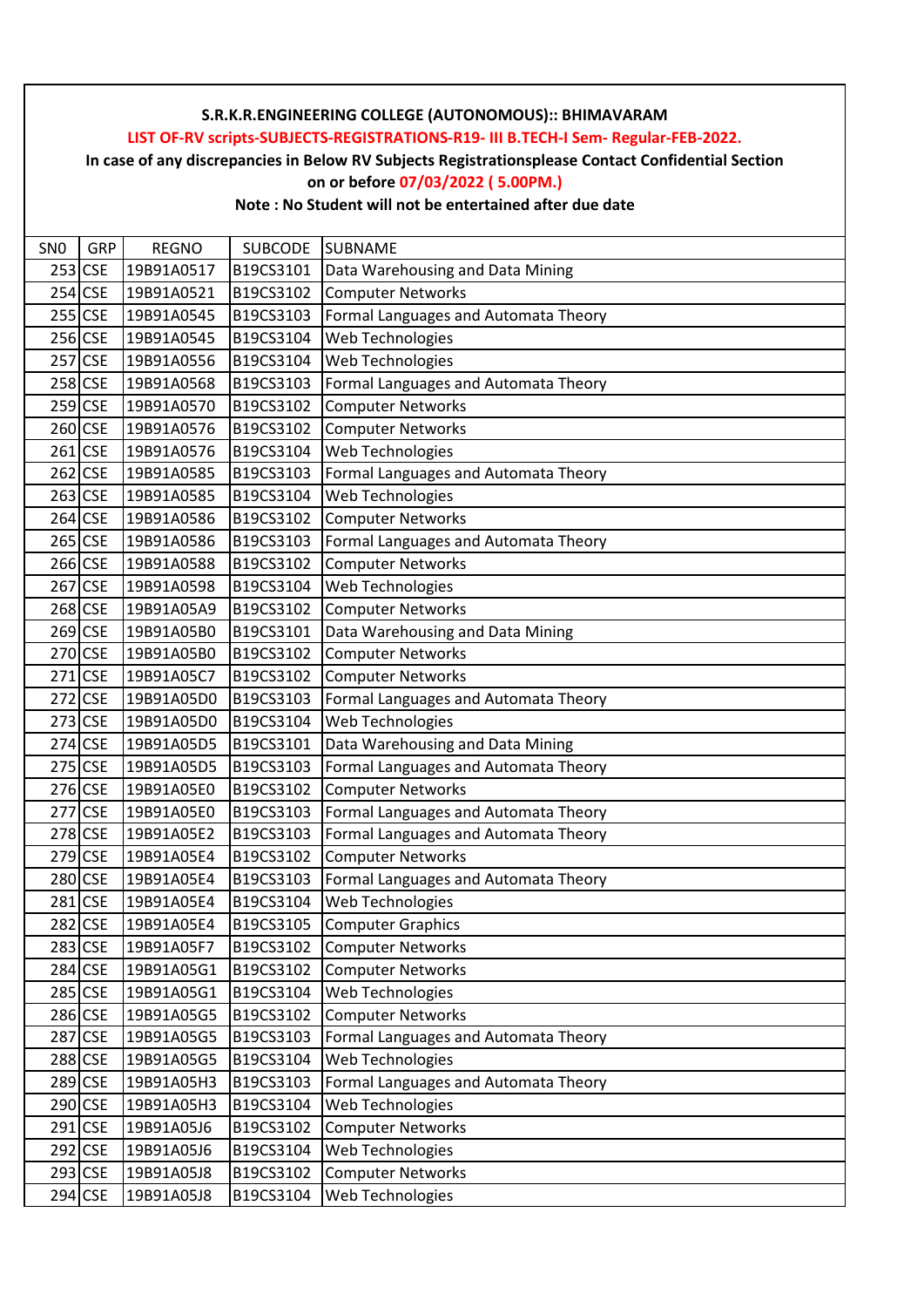**LIST OF-RV scripts-SUBJECTS-REGISTRATIONS-R19- III B.TECH-I Sem- Regular-FEB-2022.**

**In case of any discrepancies in Below RV Subjects Registrationsplease Contact Confidential Section**

#### **on or before 07/03/2022 ( 5.00PM.)**

| SN <sub>0</sub> | GRP     | <b>REGNO</b> | SUBCODE   | <b>SUBNAME</b>                                 |
|-----------------|---------|--------------|-----------|------------------------------------------------|
|                 | 295 CSE | 19B91A05K1   | B19CS3104 | Web Technologies                               |
|                 | 296 CSE | 19B91A05L1   | B19CS3102 | <b>Computer Networks</b>                       |
|                 | 297 CSE | 19B91A05L1   | B19CS3103 | Formal Languages and Automata Theory           |
|                 | 298 CSE | 19B91A05L9   | B19CS3102 | <b>Computer Networks</b>                       |
|                 | 299 CSE | 19B91A05M2   | B19CS3101 | Data Warehousing and Data Mining               |
|                 | 300 CSE | 19B91A05M2   | B19CS3104 | Web Technologies                               |
|                 | 301 CSE | 19B91A05M9   | B19CS3102 | <b>Computer Networks</b>                       |
|                 | 302 CSE | 19B91A05M9   | B19CS3104 | Web Technologies                               |
|                 | 303 CSE | 19B91A05N2   | B19CS3102 | <b>Computer Networks</b>                       |
|                 | 304 CSE | 19B91A05N2   | B19CS3104 | Web Technologies                               |
|                 | 305 CSE | 19B91A05P0   | B19CS3103 | Formal Languages and Automata Theory           |
|                 | 306 CSE | 19B91A05P8   | B19CS3104 | Web Technologies                               |
|                 | 307 CSE | 19B91A05Q0   | B19CS3105 | <b>Computer Graphics</b>                       |
| 308 IT          |         | 19B91A1216   | B19HS3101 | Managerial Economics and Financial Accountancy |
| 309 IT          |         | 19B91A1227   | B19IT3102 | <b>Compiler Design</b>                         |
| 310 IT          |         | 19B91A1237   | B19IT3104 | Design and Analysis of Algorithms              |
| $311$ IT        |         | 19B91A1241   | B19HS3101 | Managerial Economics and Financial Accountancy |
| 312 IT          |         | 19B91A1241   | B19IT3103 | Artificial Intelligence                        |
| $313$ IT        |         | 19B91A1242   | B19HS3101 | Managerial Economics and Financial Accountancy |
| 314 IT          |         | 19B91A1242   | B19IT3103 | Artificial Intelligence                        |
| 315 IT          |         | 19B91A1246   | B19IT3102 | <b>Compiler Design</b>                         |
| 316 IT          |         | 19B91A1258   | B19IT3103 | Artificial Intelligence                        |
| 317 IT          |         | 19B91A1279   | B19HS3101 | Managerial Economics and Financial Accountancy |
| 318 IT          |         | 19B91A1297   | B19IT3103 | Artificial Intelligence                        |
| 319 IT          |         | 19B91A1297   | B19IT3104 | Design and Analysis of Algorithms              |
| 320 IT          |         | 19B91A1298   | B19HS3101 | Managerial Economics and Financial Accountancy |
| 321 IT          |         | 19B91A1298   | B19IT3103 | Artificial Intelligence                        |
| 322 IT          |         | 19B91A12B2   | B19IT3101 | <b>Computer Networks</b>                       |
| 323 IT          |         | 19B91A12B2   | B19IT3104 | Design and Analysis of Algorithms              |
| 324 IT          |         | 19B91A12B8   | B19IT3103 | <b>Artificial Intelligence</b>                 |
| 325 IT          |         | 19B91A12D8   | B19HS3101 | Managerial Economics and Financial Accountancy |
| 326 IT          |         | 19B91A12D8   | B19IT3104 | Design and Analysis of Algorithms              |
| 327 IT          |         | 19B91A12G3   | B19IT3101 | <b>Computer Networks</b>                       |
| 328 IT          |         | 19B91A12G5   | B19IT3101 | <b>Computer Networks</b>                       |
| 329 IT          |         | 19B91A12G5   | B19IT3103 | Artificial Intelligence                        |
| 330 IT          |         | 19B91A12G9   | B19HS3101 | Managerial Economics and Financial Accountancy |
| 331 IT          |         | 19B91A12G9   | B19IT3103 | Artificial Intelligence                        |
| 332 IT          |         | 19B91A12H5   | B19IT3102 | <b>Compiler Design</b>                         |
| 333 IT          |         | 19B91A12I2   | B19HS3101 | Managerial Economics and Financial Accountancy |
| 334 IT          |         | 19B91A12I2   | B19IT3104 | Design and Analysis of Algorithms              |
| 335 IT          |         | 19B91A12I3   | B19IT3101 | <b>Computer Networks</b>                       |
| 336 IT          |         | 19B91A12I3   | B19IT3102 | <b>Compiler Design</b>                         |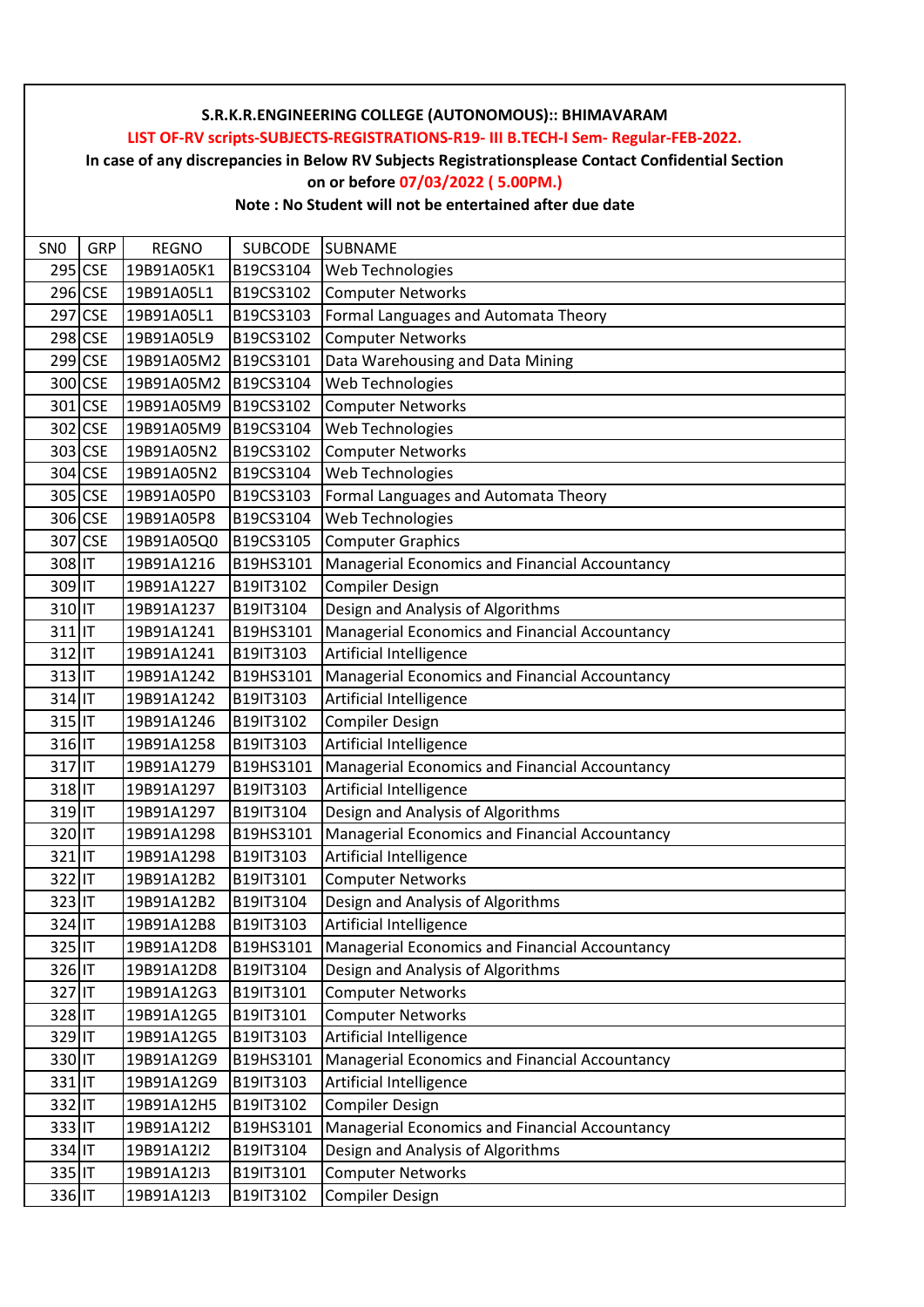**LIST OF-RV scripts-SUBJECTS-REGISTRATIONS-R19- III B.TECH-I Sem- Regular-FEB-2022.**

**In case of any discrepancies in Below RV Subjects Registrationsplease Contact Confidential Section**

## **on or before 07/03/2022 ( 5.00PM.)**

| SN <sub>0</sub> | <b>GRP</b> | <b>REGNO</b> | <b>SUBCODE</b> | <b>SUBNAME</b>                                        |
|-----------------|------------|--------------|----------------|-------------------------------------------------------|
| 337 IT          |            | 19B91A12I5   | B19IT3102      | Compiler Design                                       |
| 338 IT          |            | 19B91A12J1   | B19HS3101      | Managerial Economics and Financial Accountancy        |
| 339 IT          |            | 19B91A12J1   | B19IT3101      | <b>Computer Networks</b>                              |
| 340 CE          |            | 19B91B0101   | B19CE3102      | Design of Reinforced Concrete Structures              |
| 341 CE          |            | 19B91B0110   | B19CE3101      | <b>Structural Analysis-II</b>                         |
| 342 CE          |            | 19B91B0110   | B19CE3102      | Design of Reinforced Concrete Structures              |
| 343 CE          |            | 19B91B0114   | B19CE3102      | Design of Reinforced Concrete Structures              |
| 344 CE          |            | 19B91B0115   | B19CE3101      | <b>Structural Analysis-II</b>                         |
| 345 CE          |            | 19B91B0115   | B19CE3104      | <b>Estimation Specifications &amp; Contracts</b>      |
| 346 CE          |            | 19B91B0116   | B19CE3102      | Design of Reinforced Concrete Structures              |
| 347 CE          |            | 19B91B0117   | B19CE3104      | <b>Estimation Specifications &amp; Contracts</b>      |
| 348 CE          |            | 19B91B0119   | B19CE3102      | Design of Reinforced Concrete Structures              |
| 349 CE          |            | 19B91B0121   | B19CE3102      | Design of Reinforced Concrete Structures              |
| 350 CE          |            | 19B91B0122   | B19CE3102      | Design of Reinforced Concrete Structures              |
| 351 CE          |            | 19B91B0124   | B19CE3102      | Design of Reinforced Concrete Structures              |
| 352 CE          |            | 19B91B0128   | B19CE3103      | Soil Mechanics                                        |
| 353 CE          |            | 19B91B0128   | B19CE3105      | Repair, Rehabilitation and Retrofitting of Structures |
| 354 CE          |            | 19B91B0129   | B19CE3102      | Design of Reinforced Concrete Structures              |
| 355 CE          |            | 19B91B0131   | B19HS3101      | Managerial Economics and Financial Accountancy        |
| 356 CE          |            | 19B91B0133   | B19HS3101      | Managerial Economics and Financial Accountancy        |
| 357 CE          |            | 19B91B0135   | B19CE3102      | Design of Reinforced Concrete Structures              |
| 358 CE          |            | 19B91B0143   | B19CE3102      | Design of Reinforced Concrete Structures              |
| 359 CE          |            | 19B91B0143   | B19CE3103      | Soil Mechanics                                        |
| 360 CE          |            | 19B91B0144   | B19CE3102      | Design of Reinforced Concrete Structures              |
| 361 CE          |            | 19B91B0146   | B19HS3101      | Managerial Economics and Financial Accountancy        |
| 362 CSE         |            | 19B91B0509   | B19CS3104      | Web Technologies                                      |
|                 | 363 CSE    | 19B91B0511   | B19CS3101      | Data Warehousing and Data Mining                      |
|                 | 364 CSE    | 19B91B0511   | B19CS3102      | <b>Computer Networks</b>                              |
|                 | 365 CSE    | 19B91B0511   | B19CS3103      | Formal Languages and Automata Theory                  |
|                 | 366 CSE    | 19B91B0516   | B19CS3102      | <b>Computer Networks</b>                              |
|                 | 367 CSE    | 19B91B0516   | B19CS3104      | Web Technologies                                      |
|                 | 368 CSE    | 19B91B0520   | B19CS3102      | <b>Computer Networks</b>                              |
|                 | 369 CSE    | 19B91B0532   | B19CS3103      | Formal Languages and Automata Theory                  |
|                 | 370 CSE    | 19B91B0532   | B19CS3104      | Web Technologies                                      |
|                 | 371 CSE    | 19B91B0532   | B19CS3105      | <b>Computer Graphics</b>                              |
|                 | 372 CSE    | 19B91B0534   | B19CS3102      | <b>Computer Networks</b>                              |
|                 | 373 CSE    | 19B91B0534   | B19CS3103      | Formal Languages and Automata Theory                  |
|                 | 374 CSE    | 19B91B0540   | B19CS3102      | <b>Computer Networks</b>                              |
|                 | 375 CSE    | 19B91B0540   | B19CS3104      | Web Technologies                                      |
|                 | 376 CSE    | 19B91B0553   | B19CS3101      | Data Warehousing and Data Mining                      |
|                 | 377 CSE    | 19B91B0553   | B19CS3102      | <b>Computer Networks</b>                              |
|                 | 378 CSE    | 19B91B0553   | B19CS3103      | Formal Languages and Automata Theory                  |